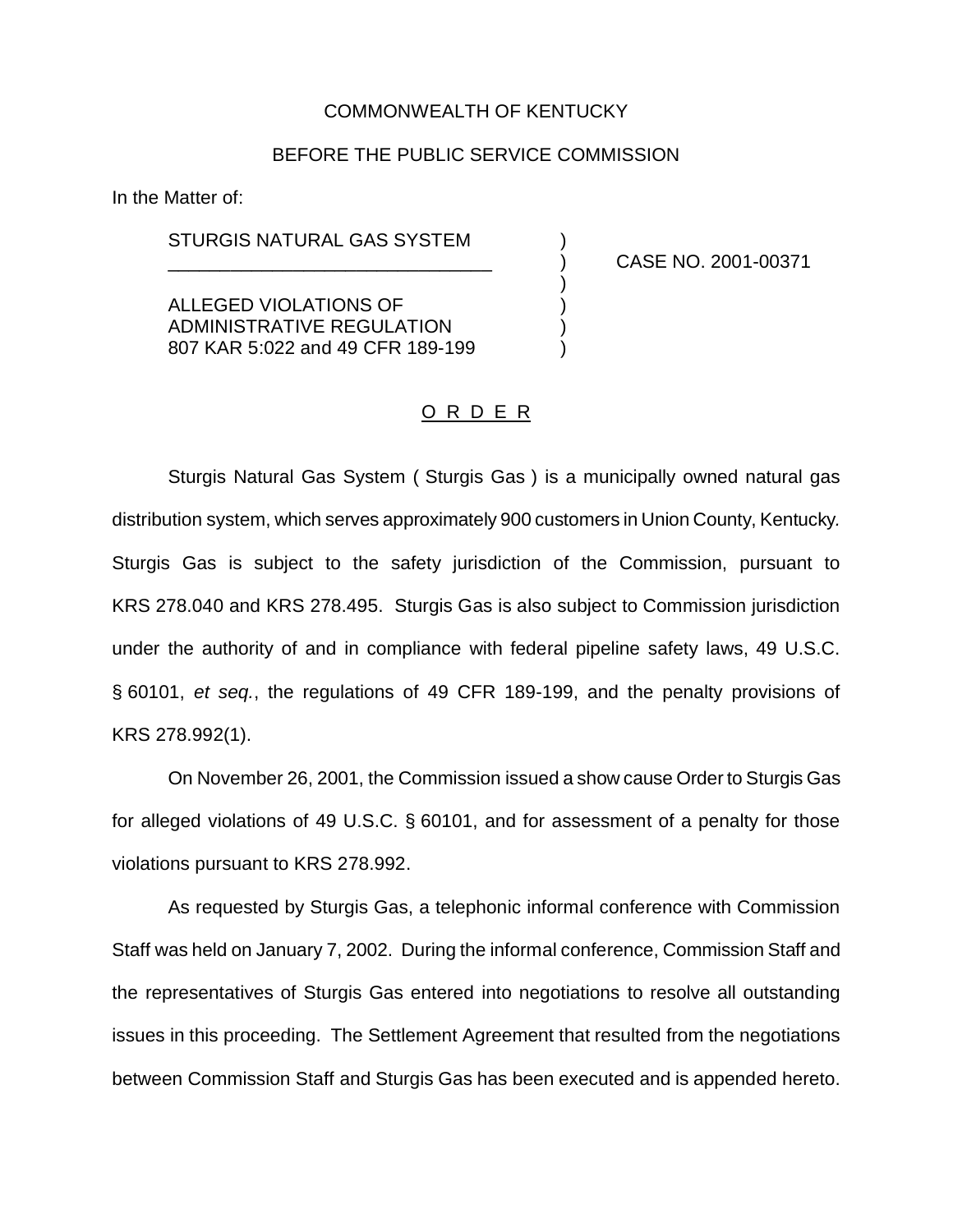In reviewing this Settlement Agreement, the Commission has considered, *inter alia*, the circumstances surrounding the violations contained in the Comprehensive Inspection Report dated November 1, 2001, the cooperation of the city officials of Sturgis, the willingness of Sturgis Gas to promptly comply with the pipeline safety regulations, and the amount of penalty agreed upon in compromise. The Commission finds that the Settlement Agreement is in accordance with the law, does not violate any regulatory principle, results in a reasonable resolution of this case, and is in the public interest.

IT IS THEREFORE ORDERED that:

1. Sturgis Gas has waived a hearing and therefore no formal hearing shall be held in this case.

2. The Settlement Agreement, appended hereto, is incorporated into this Order as if fully set forth herein.

3. The terms, conditions, civil penalty, and suspension of a portion thereof, as set forth in the Settlement Agreement, are adopted and approved.

4. Upon the payment of the assessed penalty as set out in Paragraph 3(c) of the Settlement Agreement, this case shall be removed from the Commission s docket.

Done at Frankfort, Kentucky, this 21<sup>st</sup> day of February, 2002.

By the Commission

ATTEST:

 $\sum_{i=1}^n$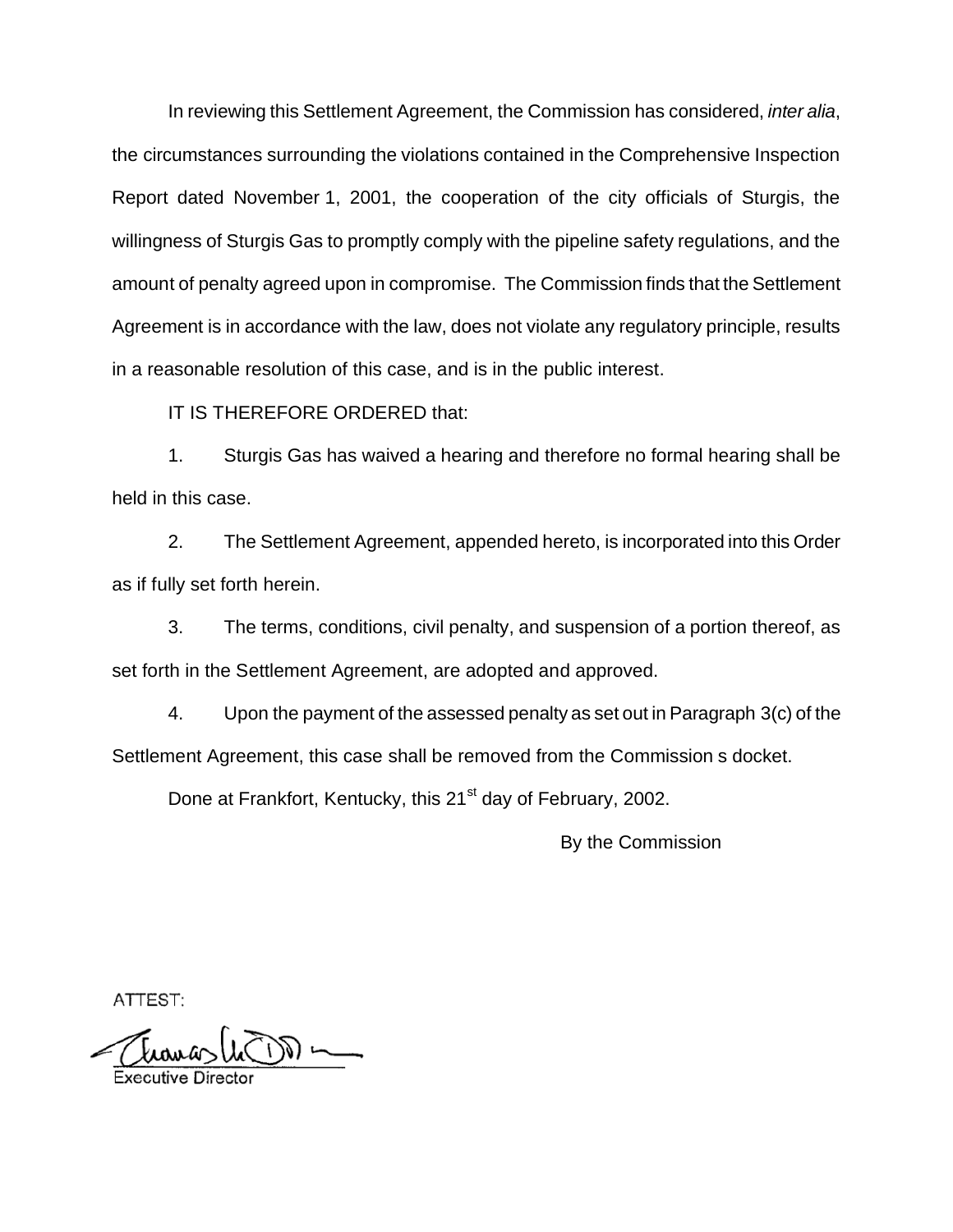APPENDIX TO AN ORDER OF THE

# KENTUCKY PUBLIC SERVICE COMMISSION

IN CASE NO. 2001-00371

DATED February 21, 2002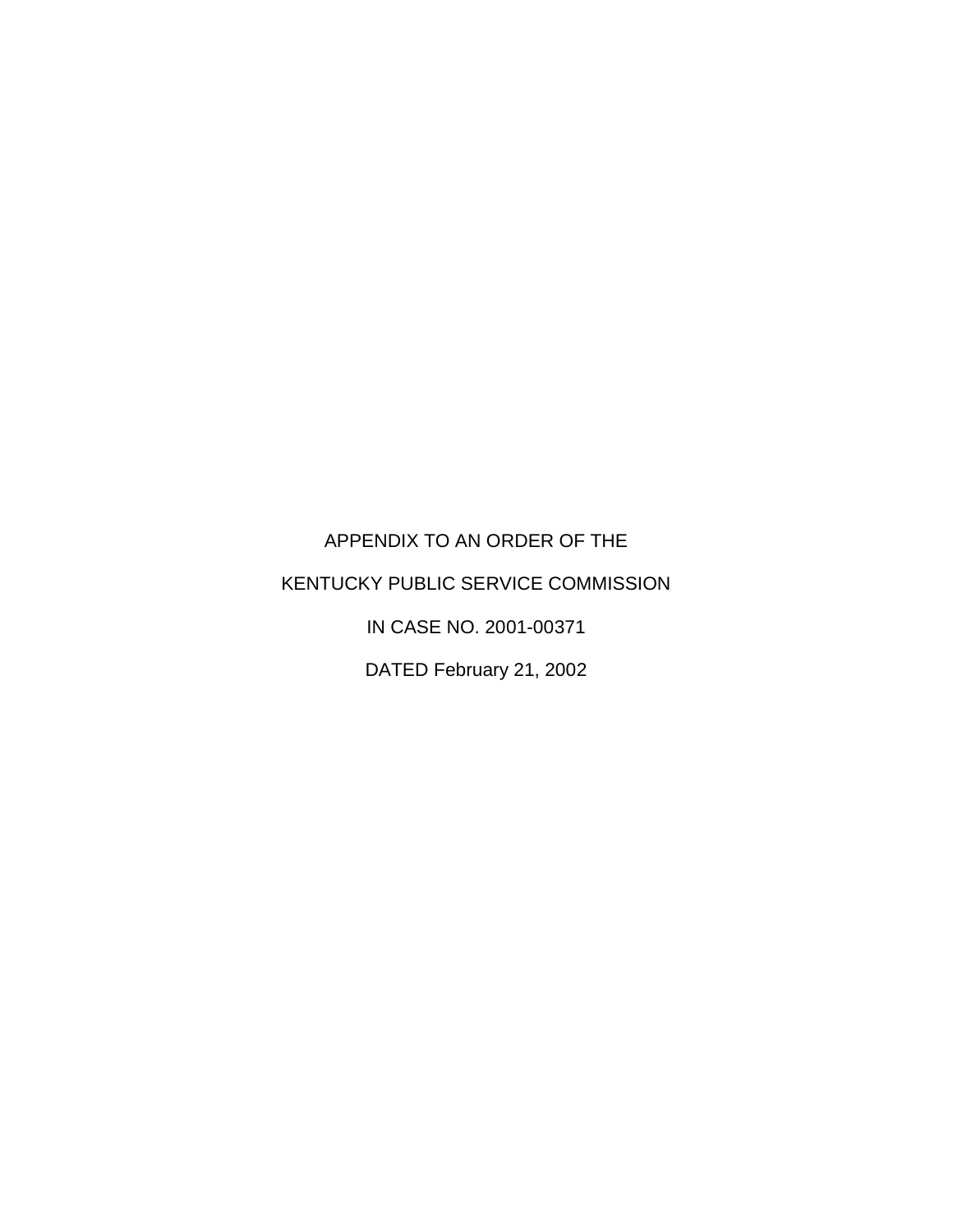# COMMONWEALTH OF KENTUCKY

# BEFORE THE PUBLIC SERVICE COMMISSION

In the Matter of:

STURGIS NATURAL GAS SYSTEM )

\_\_\_\_\_\_\_\_\_\_\_\_\_\_\_\_\_\_\_\_\_\_\_\_\_\_\_\_ ) CASE NO. 2001-00371

ALLEGED VIOLATIONS OF ) ADMINISTRATIVE REGULATION ) 807 KAR 5:022 AND 49 CFR 189-199 )

# **SETTLEMENT AGREEMENT**

)

THIS AGREEMENT is made and entered into this *31st* day of January, 2002, by and between the STAFF OF THE PUBLIC SERVICE COMMISSION OF KENTUCKY ("Commission Staff") and STURGIS NATURAL GAS SYSTEM ( Sturgis Gas ).

### WITNESSETH:

WHEREAS, Sturgis Gas is a municipally owned natural gas distribution system, serving Sturgis and Sullivan in Union County, Kentucky. Sturgis Gas serves approximately 900 residential and commercial customers; and

WHEREAS, Sturgis Gas is subject to the safety jurisdiction of the Commission, pursuant to KRS 278.495(2). Sturgis Gas is also subject to Commission jurisdiction under the authority of and in compliance with federal pipeline safety laws, 49 U.S.C. § 60101, *et seq.*, and the regulations of 49 CFR 189-199 and KRS 278.992; and

WHEREAS, on November 26, 2001, the Public Service Commission issued an Order establishing this case and directing Sturgis Gas to show cause why it should not be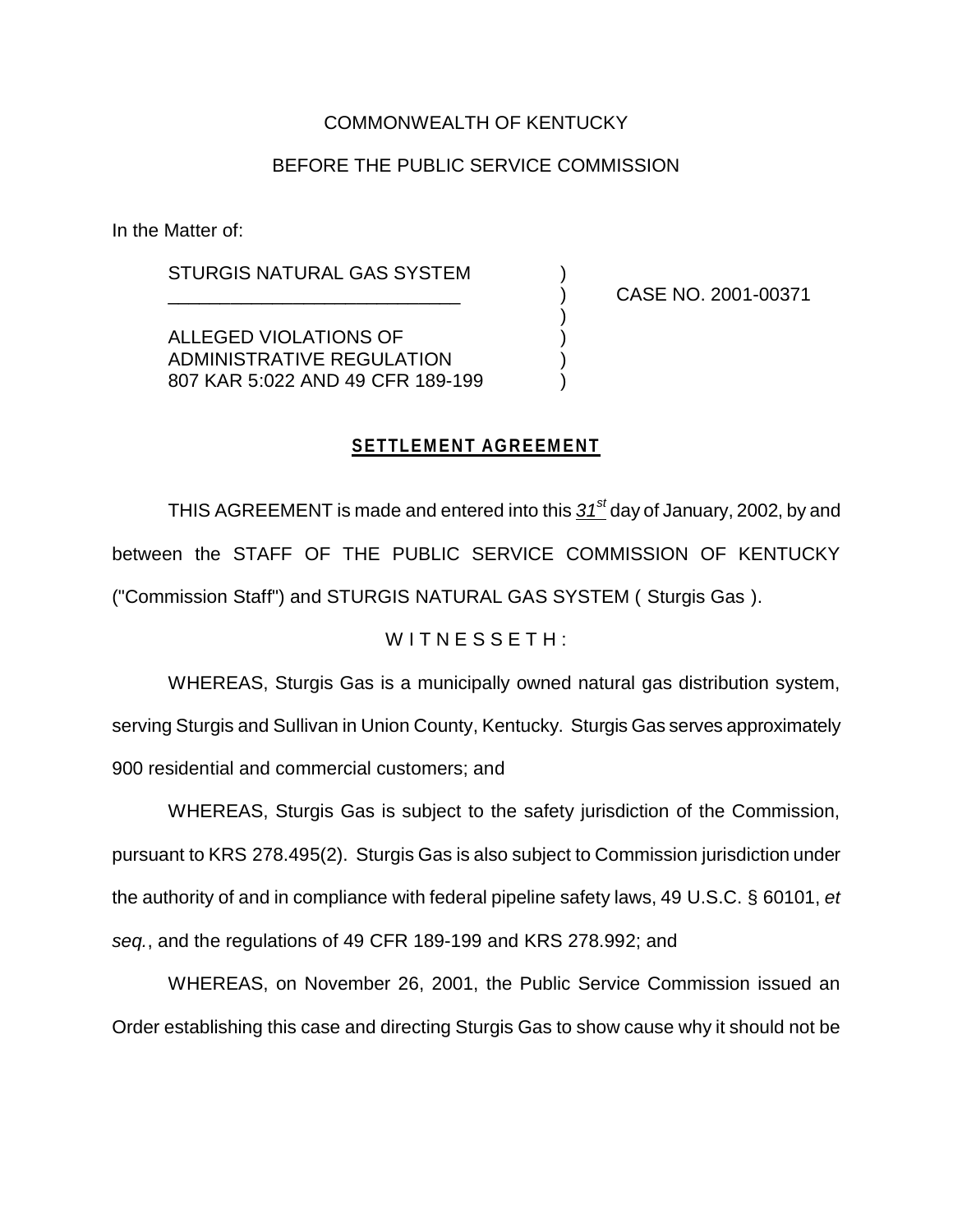subject to the penalties of KRS 278.992 relating to a Comprehensive Inspection Report dated November 1, 2001; and

WHEREAS, on December 17, 2001, Sturgis Gas filed its response to the Commission s Order and requested an informal conference with Commission Staff; and

WHEREAS, Sturgis Gas has cooperated with Commission Staff in correcting the violations; and

WHEREAS, Sturgis Gas and Commission Staff held an informal conference by telephone on January 7, 2002; and

WHEREAS, Sturgis Gas and Commission Staff desire to settle the issues raised in this proceeding and have entered into this Settlement Agreement through compromise.

NOW, THEREFORE, Sturgis Gas and Commission Staff agree that:

1. Sturgis Gas waives a formal hearing in this case.

2. Sturgis Gas acknowledges that it is in violation of the regulations as set out in the Comprehensive Inspection Report of November 1. 2001, and as contained in the Commission s Order of November 26, 2001.

3. Sturgis Gas shall be assessed a civil penalty of \$15,000 for the violations described in the Order of November 26, 2001. However, \$12,500 of that penalty is suspended for a period of two years upon the following conditions:

a. Sturgis Gas shall have all violations corrected and an Operations and Maintenance Plan in effect by September 1, 2002.

b. Sturgis Gas shall commit no further violations of gas pipeline regulations.

c. Within 10 days after the entry of an Order approving this Settlement